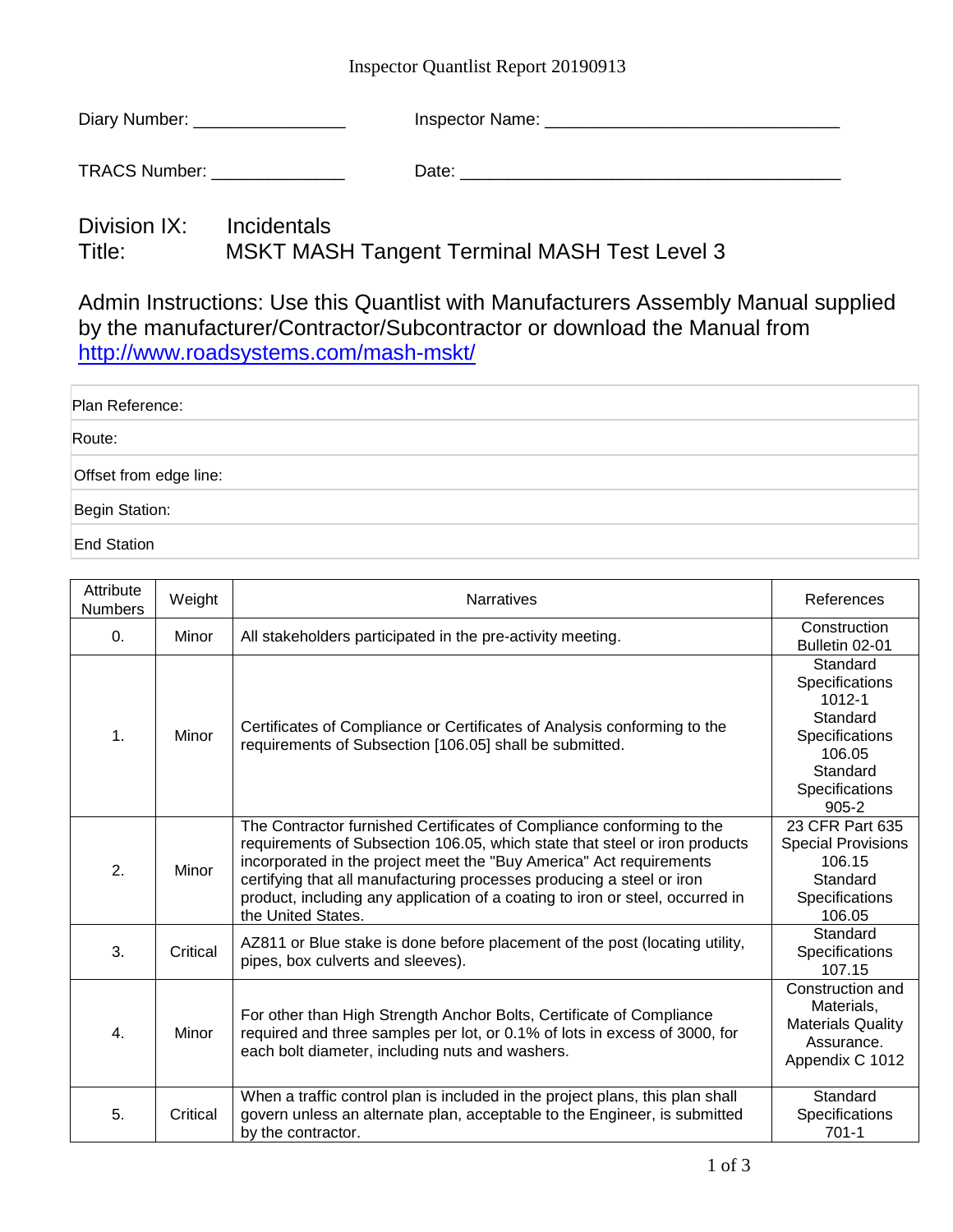| 6.  | Major    | Earthwork placement, grading, compacting, and bituminous surfacing shall<br>be completed prior to installation of posts for guardrail terminals.                                                                                                                                                                                                                         | Standard<br>Specifications<br>905-3.10                                                         |
|-----|----------|--------------------------------------------------------------------------------------------------------------------------------------------------------------------------------------------------------------------------------------------------------------------------------------------------------------------------------------------------------------------------|------------------------------------------------------------------------------------------------|
| 7.  | Minor    | The Roadway Pavement Structural Section approach and widening is built<br>to plans dimensions.                                                                                                                                                                                                                                                                           | <b>Guardrail End</b><br><b>Terminal Pad</b><br>Layout C10.21                                   |
| 8.  | Major    | The Roadway Pavement Structural Section approach and widening<br>matches the cross slope of the existing roadway.                                                                                                                                                                                                                                                        | <b>Guardrail End</b><br><b>Terminal Pad</b><br>Layout C10.21                                   |
| 9.  | Critical | Guardrail elements are spliced by lapping in the direction of traffic in the<br>nearest adjacent lane.                                                                                                                                                                                                                                                                   | Manufacturer<br>Drawings Figure 2<br>P.7 Standard<br>Specifications<br>905-3.01                |
| 10. | Major    | The face of the impact head be delineated with an object marker that meets<br>State specifications for better night visibility and should conform to Signing<br>and Marking Standard Drawing.                                                                                                                                                                            | <b>Installation Manual</b><br>P. 18<br>Signing and<br><b>Marking Standard</b><br>Drawings M-34 |
| 11. | Major    | The mounting height of the flexible guardrail markers from the top of the<br>reflective sheeting is approximately $38" \pm 1$ inches above the surface of the<br>adjacent roadway.                                                                                                                                                                                       | Standard<br>Specifications<br>$905 - 3.11(A)$                                                  |
| 12. | Major    | Flexible vertical delineators shall be installed on the side of the post facing<br>oncoming traffic of the nearest travel lane, level and true.                                                                                                                                                                                                                          | Standard<br>Specifications<br>$905 - 3.11$ (A)                                                 |
| 13. | Critical | The rail height is in accordance with the contract plans. This should be 31"<br>+/- 1" above the edge of the finished grade.                                                                                                                                                                                                                                             | <b>Installation Manual</b><br>P.16 Figure 5 P.10<br>4.4.1                                      |
| 14. | Major    | There is no radius rail within the MSKT 50'-0" length (TL-3) Radius rail may<br>begin beyond post #9. (MFG Requirement)                                                                                                                                                                                                                                                  | P.20 Inspection<br>Checklist<br>Installation<br>Manual<br><b>NOTE: P.17</b>                    |
| 15. | Critical | The end rail panel is not attached to the post at post location #1.                                                                                                                                                                                                                                                                                                      | P.20 Inspection<br>Checklist<br><b>Installation Manual</b>                                     |
| 16. | Critical | Attach the MSKT W-Beam guardrail end section to span from post 1 to 3<br>(12'-6" long rail). The Universal End Panel can be identified with eight (8)<br>holes 3/4" diameter to attach the cable anchor bracket and thirteen (13)<br>slots. Ten (10) slots 1/2" x 4" are in the corrugations of the rail and three (3)<br>slots 1/2" x 4" are in the valley of the rail. | <b>Installation Manual</b><br>P.17 4.4.4                                                       |
| 17. | Critical | The end rail panel is 12'-6" long. The second rail must be 9'-4 1/2" long to<br>establish the Mid-span splices between posts. A second rail length of 15'-7<br>1/2" may also be used.                                                                                                                                                                                    | P.20 Inspection<br>Checklist<br><b>Installation Manual</b>                                     |
| 18. | Major    | Be sure the $3/4$ " x 8 $1/2$ " hinge bolt at post #2 is on the downstream side of<br>the post. (toward post #3).                                                                                                                                                                                                                                                        | P.20 Inspection<br>Checklist<br><b>NOTE: P.10</b><br>Figure 5<br>Installation<br>Manual        |
| 19. | Major    | The $5/8$ " x 9" hinge bolt at post location $#1$ is on the upstream side of the<br>post.                                                                                                                                                                                                                                                                                | P.20 Inspection<br>Checklist<br>Figure 6 P.11<br>Installation<br>Manual                        |
| 20. | Critical | The lower stub at posts #1 and #2 do not protrude more than 4" above the<br>ground line (measured by the AASHTO 5' cord method). Site grading may                                                                                                                                                                                                                        | P.20 Inspection<br>Checklist<br>Installation                                                   |